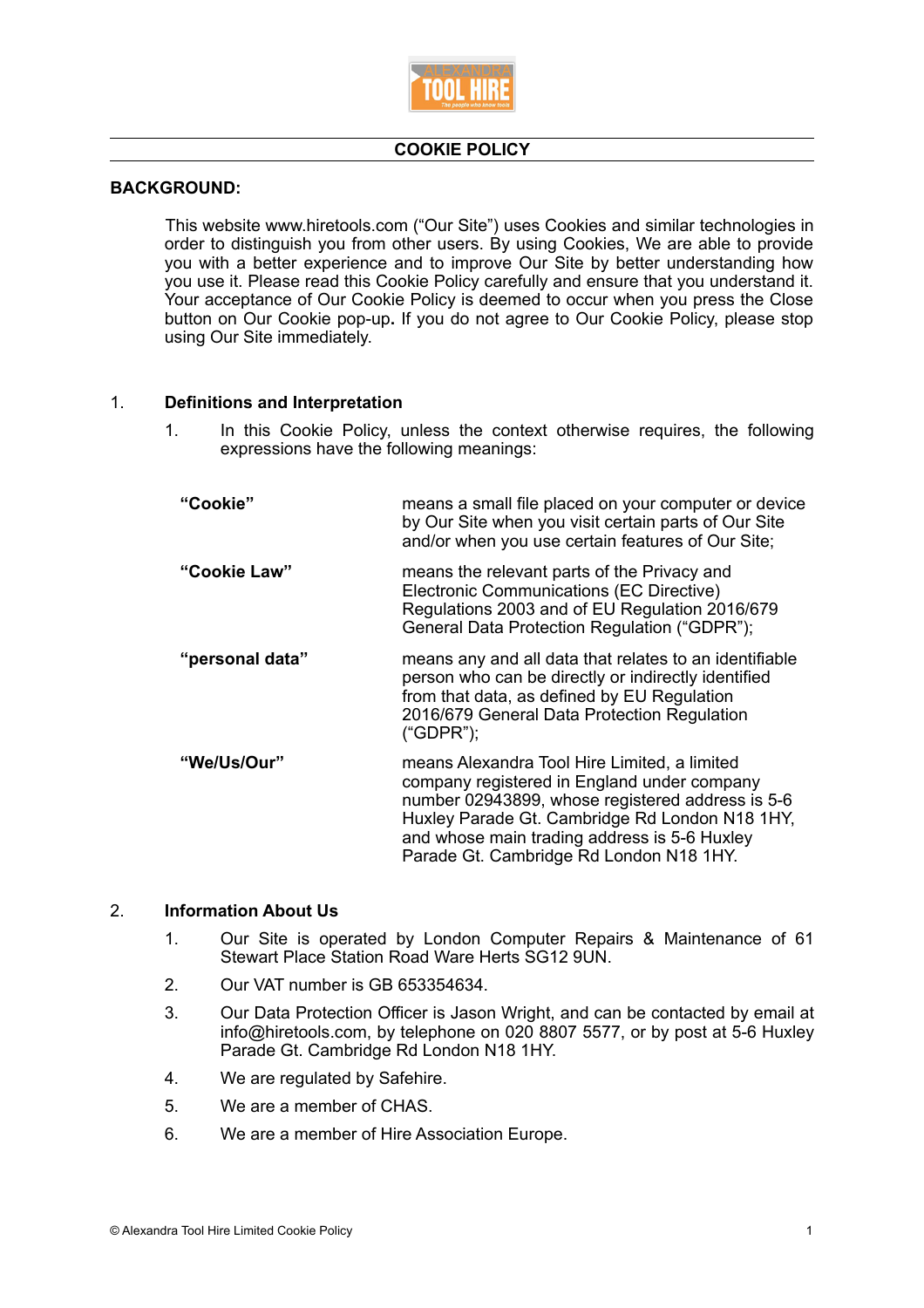

# 3. **How Does Our Site Use Cookies?**

- 1. Our Site may place and access certain first party Cookies on your computer or device. First party Cookies are those placed directly by Us and are used only by Us. We use Cookies to facilitate and improve your experience of Our Site and to provide and improve Our products and/or services. We have carefully chosen these Cookies and have taken steps to ensure that your privacy and personal data is protected and respected at all times.
- 2. By using Our Site, you may also receive certain third party Cookies on your computer or device. Third party Cookies are those placed by websites, services, and/or parties other than Us. Third party Cookies are used on Our Site for analytics. For more details, please refer to section 4 below.
- 3. All Cookies used by and on Our Site are used in accordance with current Cookie Law. We may use some or all of the following types of Cookie:
	- 1. Strictly Necessary Cookies

A Cookie falls into this category if it is essential to the operation of Our Site, supporting functions such as logging in, your shopping basket, and payment transactions.

2. Analytics Cookies

It is important for Us to understand how you use Our Site, for example, how efficiently you are able to navigate around it, and what features you use. Analytics Cookies enable us to gather this information, helping Us to improve Our Site and your experience of it.

3. Functionality Cookies

Functionality Cookies enable Us to provide additional functions to you on Our Site such as personalisation and remembering your saved preferences. Some functionality Cookies may also be strictly necessary Cookies, but not all necessarily fall into that category.

4. Targeting Cookies

It is important for Us to know when and how often you visit Our Site, and which parts of it you have used (including which pages you have visited and which links you have visited). As with analytics Cookies, this information helps us to better understand you and, in turn, to make Our Site and advertising more relevant to your interests.

5. Third Party Cookies

Third party Cookies are not placed by Us; instead, they are placed by third parties that provide services to Us and/or to you. Third party Cookies may be used by advertising services to serve up tailored advertising to you on Our Site, or by third parties providing analytics services to Us (these Cookies will work in the same way as analytics Cookies described above).

6. Persistent Cookies

Any of the above types of Cookie may be a persistent Cookie. Persistent Cookies are those which remain on your computer or device for a predetermined period and are activated each time you visit Our Site.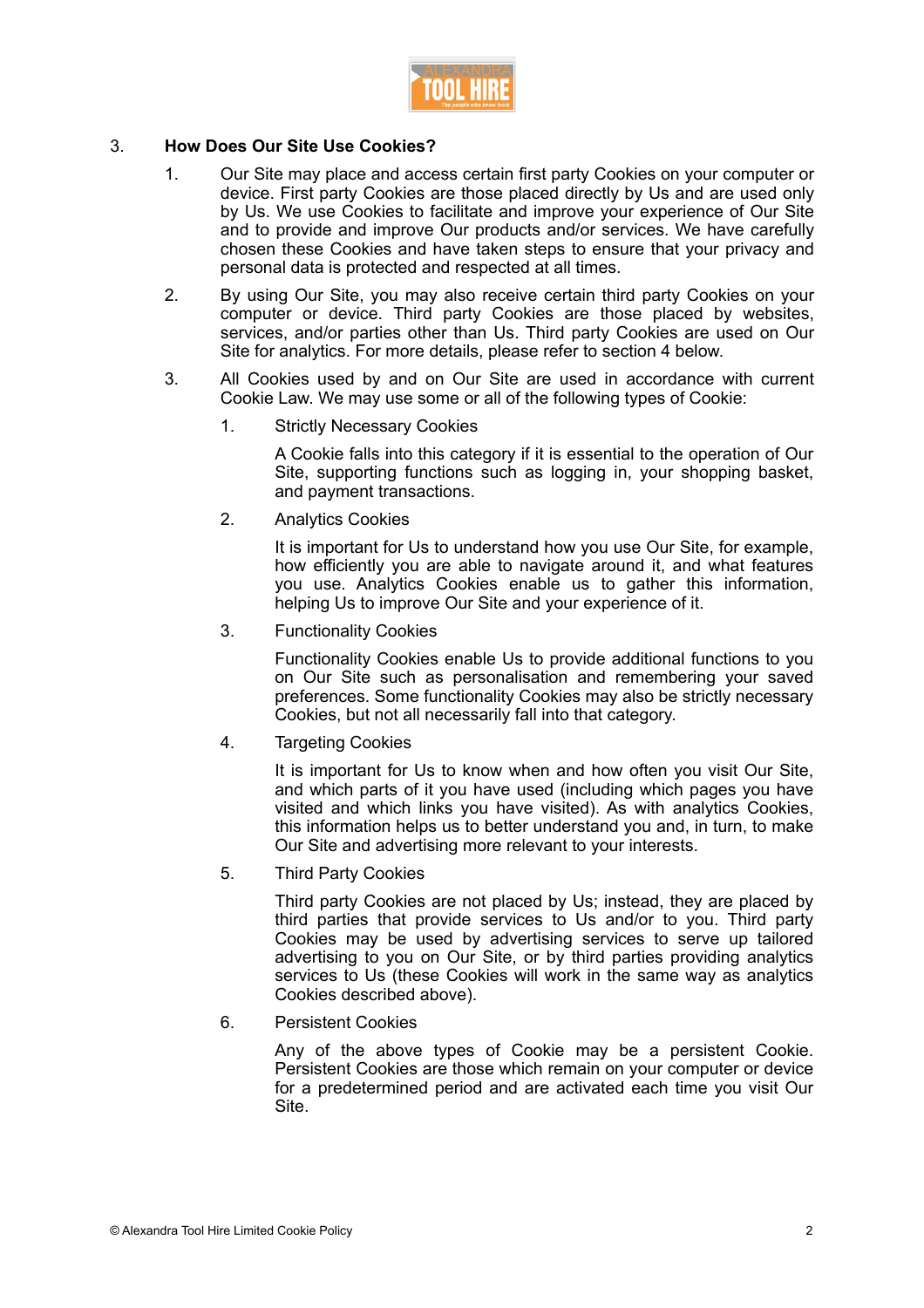

7. Session Cookies

Any of the above types of Cookie may be a session Cookie. Session Cookies are temporary and only remain on your computer or device from the point at which you visit Our Site until you close your browser. Session Cookies are deleted when you close your browser.

- 4. Cookies on Our Site are not permanent and will expire after 2 years according to https://developers.google.com/analytics/devguides/collection/analyticsjs/ cookie-usage.
- 5. For more details of the personal data that We collect and use, the measures we have in place to protect personal data, your legal rights, and our legal obligations, please refer to our Privacy Policy http://hiretools.com/privacy/.
- 6. For more specific details of the Cookies that We use, please refer to the table below.

# 4. **What Cookies Does Our Site Use?**

| <b>Name of Cookie</b><br><b>Purpose &amp; Type</b> |                               | <b>Strictly Necessary</b> |  |
|----------------------------------------------------|-------------------------------|---------------------------|--|
| atuvc                                              | AddThis social sharing widget | no                        |  |

1. The following first party Cookies may be placed on your computer or device:

| <b>Name of Cookie</b>     | <b>Purpose &amp; Type</b>     | <b>Provider</b> | <b>Strictly</b><br><b>Necessary</b> |
|---------------------------|-------------------------------|-----------------|-------------------------------------|
| <b>PCCID</b>              | Purechat user information     | Purechat        | yes                                 |
| <b>GPS</b>                | End user location             | YouTube         | no                                  |
| <b>PREF</b>               | User preferences              | YouTube         | no                                  |
| <b>VISITOR INFO1 LIVE</b> | YouTube Bandwidth Measurement | YouTube         | no                                  |
| <b>YSC</b>                | Targeted advertising          | YouTube         | no                                  |

2. The following third party Cookies may be placed on your computer or device:

- 3. Our Site uses analytics services provided by Google analytics and Cloudflare. Website analytics refers to a set of tools used to collect and analyse anonymous usage information, enabling Us to better understand how Our Site is used. This, in turn, enables Us to improve Our Site and the products and/or services offered through it. You do not have to allow Us to use these Cookies, however whilst Our use of them does not pose any risk to your privacy or your safe use of Our Site, it does enable Us to continually improve Our Site, making it a better and more useful experience for you.
- 4. The analytics service(s) used by Our Site use(s) analytics Cookies to gather the required information.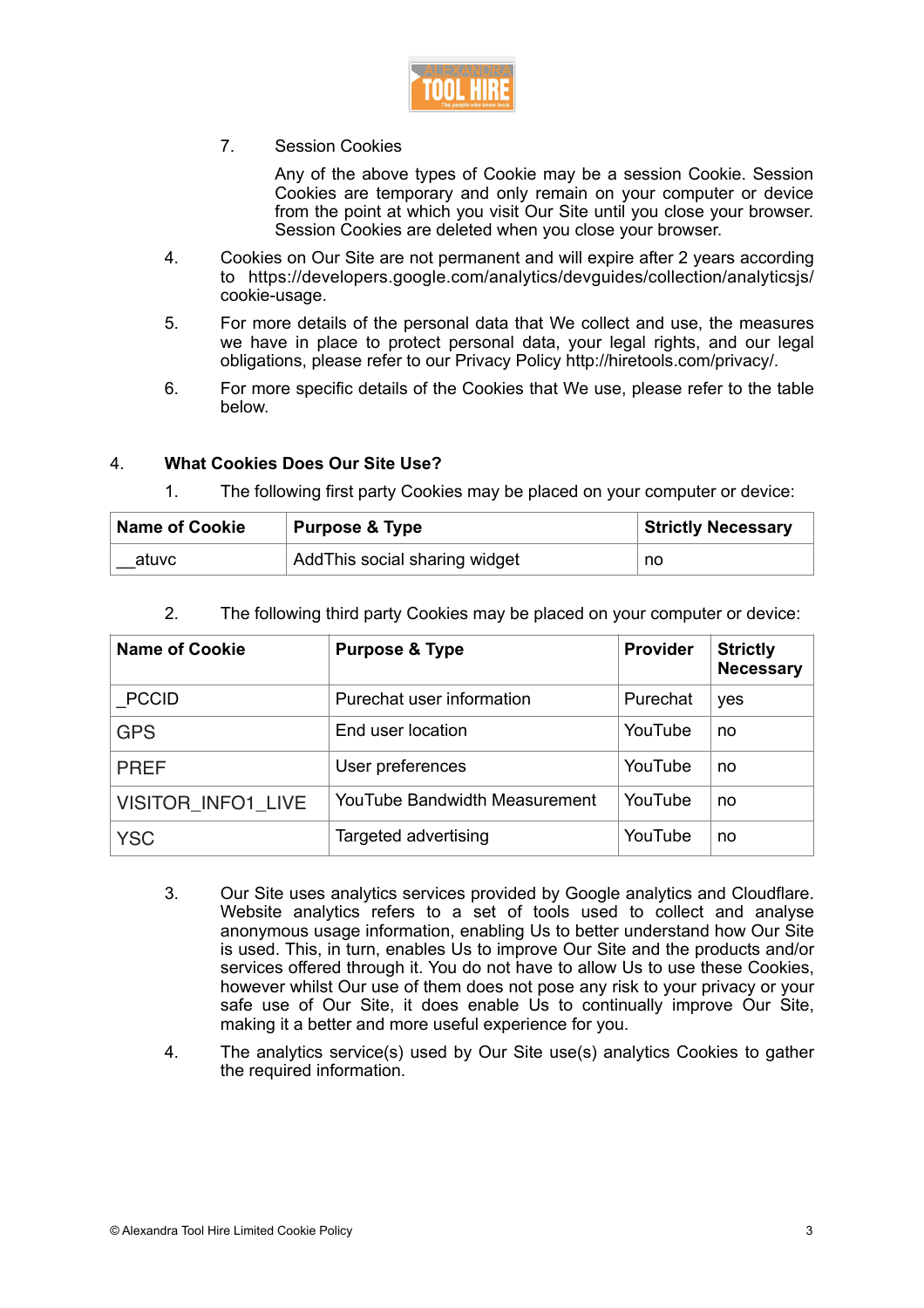

5. The analytics service(s) used by Our Site use(s) the following analytics Cookies:

| Name of<br>Cookie | <b>Purpose &amp; Type</b>                                                                                                                                                                                                                                                 | <b>Provider</b> | <b>Strictly</b><br><b>Necessary</b> |
|-------------------|---------------------------------------------------------------------------------------------------------------------------------------------------------------------------------------------------------------------------------------------------------------------------|-----------------|-------------------------------------|
| _gid              | Used to distinguish users.                                                                                                                                                                                                                                                | Google          | no                                  |
| _ga               | Used to distinguish users.                                                                                                                                                                                                                                                | Google          | no                                  |
| cfuid             | The cfduid cookie is used to identify individual<br>clients behind a shared IP address and apply security<br>settings on a per-client basis. For example, if the<br>visitor is in a coffee shop where there are a bunch of<br>infected machines, but the specific visitor | Cloudflare      | yes                                 |
| utma              | Used to distinguish users and sessions. The cookie is<br>created when the javascript library executes and no<br>existing utma cookies exists. The cookie is updated<br>every time data is sent to Google Analytics.                                                       | Google          | no                                  |

### 5. **Consent and Control**

- 1. Before Cookies are placed on your computer or device, you will be shown a banner requesting your consent to set those Cookies. By giving your consent to the placing of Cookies you are enabling Us to provide the best possible experience and service to you. You may, if you wish, deny consent to the placing of Cookies unless those Cookies are strictly necessary; however certain features of Our Site may not function fully or as intended. You can return to your Cookie preferences to review and/or change them at any time by following the instructions outlined in section 5.3.
- 2. In addition to the controls that We provide, you can choose to enable or disable Cookies in your internet browser. Most internet browsers also enable you to choose whether you wish to disable all Cookies or only third party Cookies. By default, most internet browsers accept Cookies but this can be changed. For further details, please consult the help menu in your internet browser or the documentation that came with your device.
- 3. The links below provide instructions on how to control Cookies in all mainstream browsers:
	- 1. Google Chrome: [https://support.google.com/chrome/answer/95647?](https://support.google.com/chrome/answer/95647?hl=en-GB) [hl=en-GB](https://support.google.com/chrome/answer/95647?hl=en-GB)
	- 2. Microsoft Internet Explorer: [https://support.microsoft.com/en-us/kb/](https://support.microsoft.com/en-us/kb/278835) [278835](https://support.microsoft.com/en-us/kb/278835)
	- 3. Microsoft Edge: [https://support.microsoft.com/en-gb/products/](https://support.microsoft.com/en-gb/products/microsoft-edge) [microsoft-edge](https://support.microsoft.com/en-gb/products/microsoft-edge) (Please note that there are no specific instructions at this time, but Microsoft support will be able to assist)
	- 4. Safari (macOS): [https://support.apple.com/kb/PH21411?](https://support.apple.com/kb/PH21411?viewlocale=en_GB&locale=en_GB) [viewlocale=en\\_GB&locale=en\\_GB](https://support.apple.com/kb/PH21411?viewlocale=en_GB&locale=en_GB)
	- 5. Safari (iOS): <https://support.apple.com/en-gb/HT201265>
	- 6. Mozilla Firefox: [https://support.mozilla.org/en-US/kb/enable-and](https://support.mozilla.org/en-US/kb/enable-and-disable-cookies-website-preferences)[disable-Cookies-website-preferences](https://support.mozilla.org/en-US/kb/enable-and-disable-cookies-website-preferences)